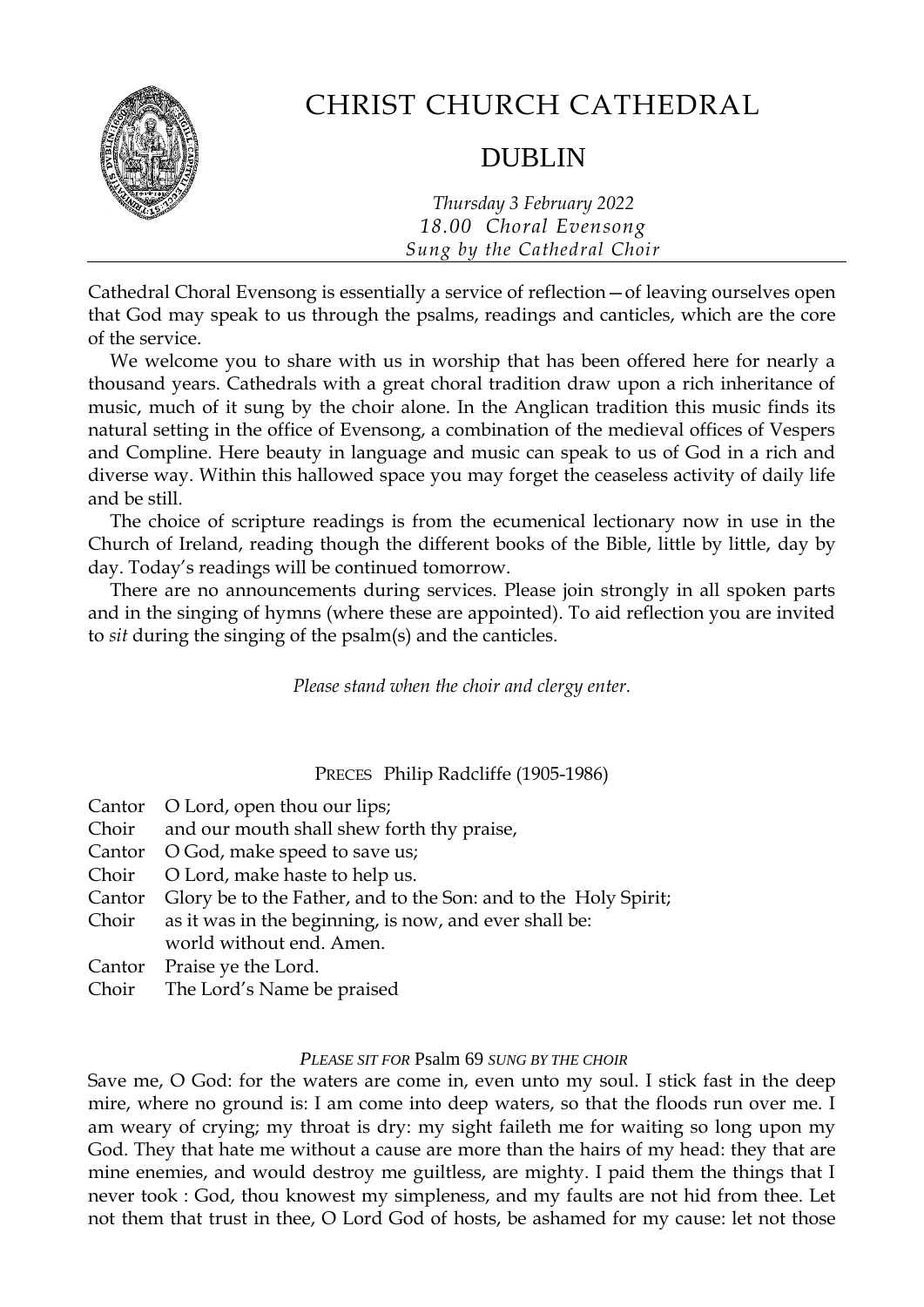that seek thee be confounded through me, O Lord God of Israel. And why? for thy sake have I suffered reproof: shame hath covered my face. I am become a stranger unto my brethren: even an alien unto my mother's children. For the zeal of thine house hath even eaten me: and the rebukes of them that rebuked thee are fallen upon me. I wept, and chastened myself with fasting: and that was turned to my reproof. I put on sackcloth also: and they jested upon me. They that sit in the gate speak against me: and the drunkards make songs upon me. But, Lord, I make my prayer unto thee: in an acceptable time. Hear me, O God, in the multitude of thy mercy: even in the truth of thy salvation. Take me out of the mire, that I sink not: O let me be delivered from them that hate me, and out of the deep waters. Let not the water-flood drown me, neither let the deep swallow me up: and let not the pit shut her mouth upon me. Hear me, O Lord, for thy loving-kindness is comfortable: turn thee unto me according to the multitude of thy mercies. And hide not thy face from thy servant, for I am in trouble: O haste thee, and hear me. Draw nigh unto my soul, and save it: O deliver me, because of mine enemies. Thou hast known my reproof, my shame, and my dishonour: mine adversaries are all in thy sight. Thy rebuke hath broken my heart; I am full of heaviness: I looked for some to have pity on me, but there was no man, neither found I any to comfort me. They gave me gall to eat: and when I was thirsty they gave me vinegar to drink. Let their table be made a snare to take themselves withal: and let the things that should have been for their wealth be unto them an occasion of falling. Let their eyes be blinded, that they see not: and ever bow thou down their backs. Pour out thine indignation upon them: and let thy wrathful displeasure take hold of them. Let their habitation be void: and no man to dwell in their tents. For they persecute him whom thou hast smitten: and they talk how they may vex them whom thou hast wounded. Let them fall from one wickedness to another: and not come into thy righteousness. Let them be wiped out of the book of the living: and not be written among the righteous. As for me, when I am poor and in heaviness: thy help, O God, shall lift me up. I will praise the Name of God with a song: and magnify it with thanksgiving. This also shall please the Lord: better than a bullock that hath horns and hoofs. The humble shall consider this, and be glad: seek ye after God, and your soul shall live. For the Lord heareth the poor: and despiseth not his prisoners. Let heaven and earth praise him: the sea, and all that moveth therein. For God will save Sion, and build the cities of Judah: that men may dwell there, and have it in possession. The posterity also of his servants shall inherit it: and they that love his Name shall dwell therein. *Please stand*

Glory be to the Father, and to the Son: and to the Holy Ghost; As it was in the beginning, is now, and ever shall be: world without end. Amen. *Please sit*

#### THE FIRST LESSON—Numbers 20:22-29

MAGNIFICAT THOMAS WEELKES (1576-1623) THE SIXTH SERVICE

*The song of the Blessed Virgin Mary* 

My soul doth magnify the Lord: and my spirit hath rejoiced in God my Saviour. For he hath regarded: the lowliness of his hand-maiden. For behold, from henceforth: all generations shall call me blessed. For he that is mighty hath magnified me: and holy is his Name. And his mercy is on them that fear him: throughout all generations. He hath shewed strength with his arm: he hath scattered the proud in the imagination of their hearts. He hath put down the mighty from their seat: and hath exalted the humble and meek. He hath filled the hungry with good things: and the rich he hath sent empty away. He remembering his mercy hath holpen his servant Israel: as he promised to our forefathers, Abraham and his seed, for ever.

*Please stand*

Glory be to the Father, and to the Son: and to the Holy Ghost; As it was in the beginning, is now, and ever shall be: world without end. Amen. *Please sit*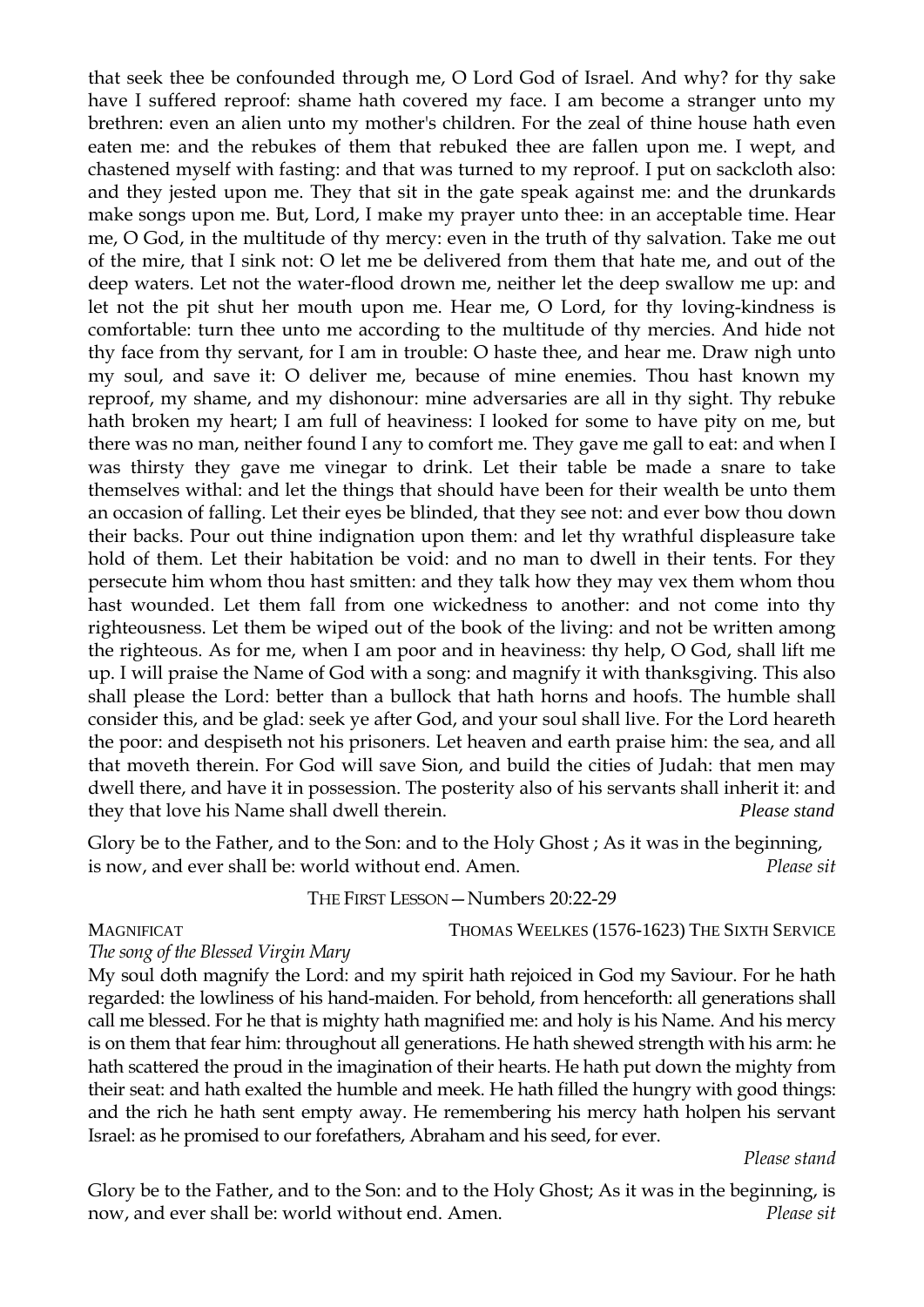NUNC DIMITTIS THOMAS WEELKES (1576-1623) THE SIXTH SERVICE *The song of Simeon* 

Lord, now lettest thou thy servant depart in peace: according to thy word. For mine eyes have seen: thy salvation, Which thou hast prepared: before the face of all people; To be a light to lighten the Gentiles: and to be the glory of thy people Israel. *Please stand*

Glory be to the Father, and to the Son: and to the Holy Ghost; As it was in the beginning, is now, and ever shall be: world without end. Amen

#### THE APOSTLES' CREED

I believe in God, **the Father Almighty, maker of heaven and earth: And in Jesus Christ his only Son, our Lord; who was conceived by the Holy Spirit, born of the Virgin Mary, suffered under Pontius Pilate, was crucified, dead, and buried, He descended into hell. The third day he rose again from the dead. He ascended into heaven, and sitteth on the right hand of God the Father Almighty. From thence he shall come to judge the quick and the dead. I believe in the Holy Spirit, the holy catholic Church, the Communion of Saints, the forgiveness of sins, the resurrection of the body, and the life everlasting. Amen.**

#### RESPONSES PHILIP RADCLIFFE

| Cantor | The Lord be with you                                                                |                     |
|--------|-------------------------------------------------------------------------------------|---------------------|
| Choir  | and with thy spirit.                                                                |                     |
| Cantor | Let us pray                                                                         | Please kneel or sit |
| Choir  | Lord have mercy upon us.                                                            |                     |
|        | Christ have mercy upon us.                                                          |                     |
|        | Lord have mercy upon us.                                                            |                     |
|        | Our Father,                                                                         |                     |
|        | which art in heaven, Hallowed be thy Name. Thy kingdom come, Thy will be            |                     |
|        | done, in earth as it is in heaven. Give us this day our daily bread. And forgive us |                     |
|        | our trespasses, As we forgive them that trespass against us. And lead us not into   |                     |
|        | temptation, But deliver us from evil. Amen.                                         |                     |
| Cantor | O Lord, shew thy mercy upon us;                                                     |                     |
| Choir  | and grant us thy salvation.                                                         |                     |
| Cantor | O Lord, guide and defend our rulers;                                                |                     |
| Choir  | and mercifully hear us when we call upon thee.                                      |                     |
| Cantor | Endue thy Ministers with righteousness;                                             |                     |
| Choir  | and make thy chosen people joyful.                                                  |                     |
| Cantor | O Lord, save thy people;                                                            |                     |
| Choir  | and bless thine inheritance.                                                        |                     |
| Cantor | Give peace in our time, O Lord;                                                     |                     |
| Choir  | because there is none other that fighteth for us, but only thou, O God.             |                     |
| Cantor | O God, make clean our hearts within us;                                             |                     |
| Choir  | and take not thy holy Spirit from us.                                               |                     |
|        |                                                                                     |                     |